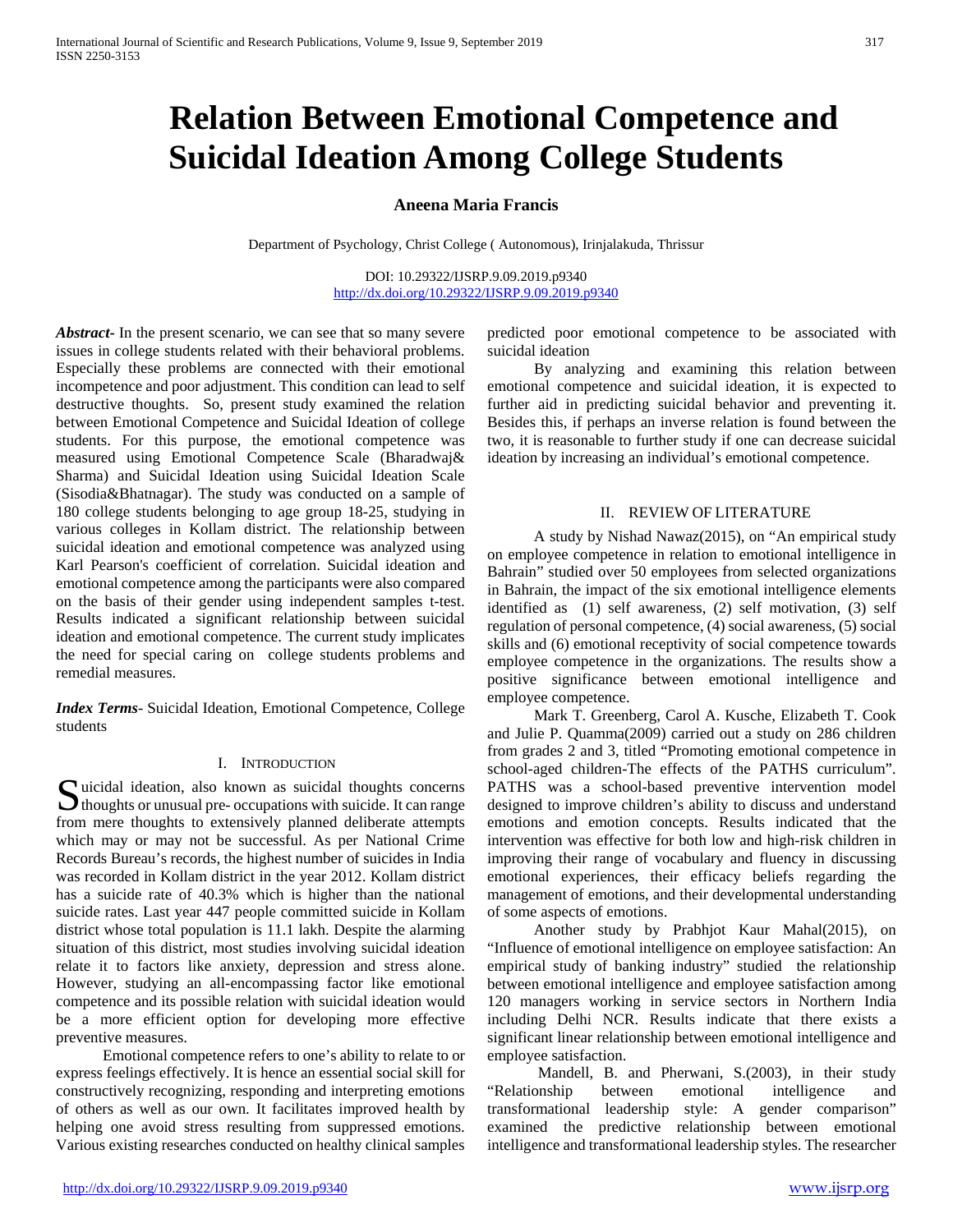also wanted to determine gender differences in this relationship as well as the gender differences in the emotional intelligence scores and transformational leadership style of managers. A significant predictive relationship was found between transformational leadership style and emotional intelligence. No significant interaction was found between gender and emotional intelligence while predicting transformational leadership style. A significant difference was found in the emotional intelligence of scores of male and female managers. Lastly, no significant difference was found in the transformational leadership scores of male and female managers.

 A study by Schotte, David E.; Clum, George A. (1982) on "Suicide ideation in college population: A test of a model" examined a model of suicide behavior with 65 undergraduate suicide ideators( as measured by a self-report adaptation of the scale for suicide ideators). The model focuses on the relationship between negative life stress, cognitive rigidity and/or poor problem-solving skills, hopelessness and suicide ideation and attempting. Results support a stress/problem-solving model of suicidal behavior in which poor problem-solvers under high life stress are considered to be at risk for depression, hopelessness and suicidal behavior.

 Andrea P. Chioqueta and Tore C. Stiles(2007), in their study "The relationship between psychological buffers, hopelessness and suicidal ideation" studied over 314 university students, 71 males and 243 females, the role of psychological buffers ( like satisfaction, self-esteem, perception of family cohesion, and perception of social support) in the development of hopelessness and suicidal ideation. The results suggest that life satisfaction and self-esteem are independent predictors of lower levels of hopelessness, while perception of social support seems to be the major predictor of lower levels of suicidal ideation independent of depression and hopelessness severity.

 Another study by Theresa Wozencraft, William Wagner and Allicia Pellegrin(1991), on "Depression and suicidal ideation in sexually abused children" studied over 65 sexually abused children, the relationship of victims' depression and suicidal ideation with victims' age, post-investigation residence, nature of the abuse, and mothers' belief of victim and compliance with treatment recommendations. Results indicated that older victims were more likely to describe themselves as being depressed. In addition, older victims and those whose mothers were less compliant were more likely to have Children's Depression Inventory(CDI) scores above the  $90<sup>th</sup>$  percentile.

 K.M. Carpenter, D.S. Hasin, D.B. Allison and M.S. Faith, in their study "Relationships between obesity and DSM-IV major depressive disorder, suicide ideation and suicide attempts: results from a general population study" studied over 40,086 African American and White participants, the relationships between relative body weight and clinical depression, suicide ideation and suicide attempts in an adult US general population sample. Results indicated that relative body weight was associated with major depression, suicide attempts, and suicide ideation, although relationships were different for men and women. Among women, increased BMI was associated with both major depression and suicide ideation. Among men, lower BMI was associated with major depression, suicide attempts, and suicide ideation. There were no racial differences.

 Kwok (2013), carried out a study on Chinese University students, titled "The moderating role of emotional competence in suicidal ideation among Chinese university students". It was a cross sectional survey using convenience sampling and the questionnaire was administered on 302 students. The means, standard deviations and Cronbach's alphas of the variables were computed. Pearson correlation analyses and hierarchical regression analyses were performed. T he findings support the family ecological framework and provide evidence foremotionalcompetence as a resilience factor that buffers low family functioning on suicidal ideation. Suggested measures to decrease suicidal ideation include enhancing parental concern, lessening parental control, developing students' awareness, regulation and management of their own emotions, fostering empathy towards others'emotionalexpression, enhancing social skills in sharing and influencing others' emotions and increasing the positive use of emotions for the evaluation and generation of new ideas.

 A similar study was conducted by Cha and Nock in April 2009, under the title "Emotional Intelligence Is a Protective Factor for Suicidal Behavior". Adolescents aged from 12-19 recruited from local psychiatric clinics and the community participated in this cross-sectional laboratory-based study. It was examined whether the relations between childhood sexual abuse and suicidal ideation and attempts were moderated by adolescents' EI. These constructs were assessed using self-report, structured interviews, and performance-based tests, respectively. Results revealed that EI is a protective factor for both suicidal ideation and attempts. Specifically, childhood sexual abuse was strongly predictive of these outcomes among those with low EI, weakly predictive among those with medium EI, and completely unrelated among those with high EI.

## III. MATERIALS AND METHODS

# **OBJECTIVES**

The study was conducted to achieve the following objectives:

- To study the relation between emotional competence and suicidal ideation among college students.
- To assess the role of gender in suicidal ideation and emotional competence.

## IV. HYPOTHESES

 Three hypotheses are formulated to study the relation between suicidal ideation and emotional competence among college students.

 1.There will be a significant relationship between suicidal ideation and emotional competence among college students.

 2.At least any one of the group will show a significant difference on their suicidal ideation in relation to their gender.

 3.At least any one of the group will show a significant difference on their emotional competence in relation to their gender.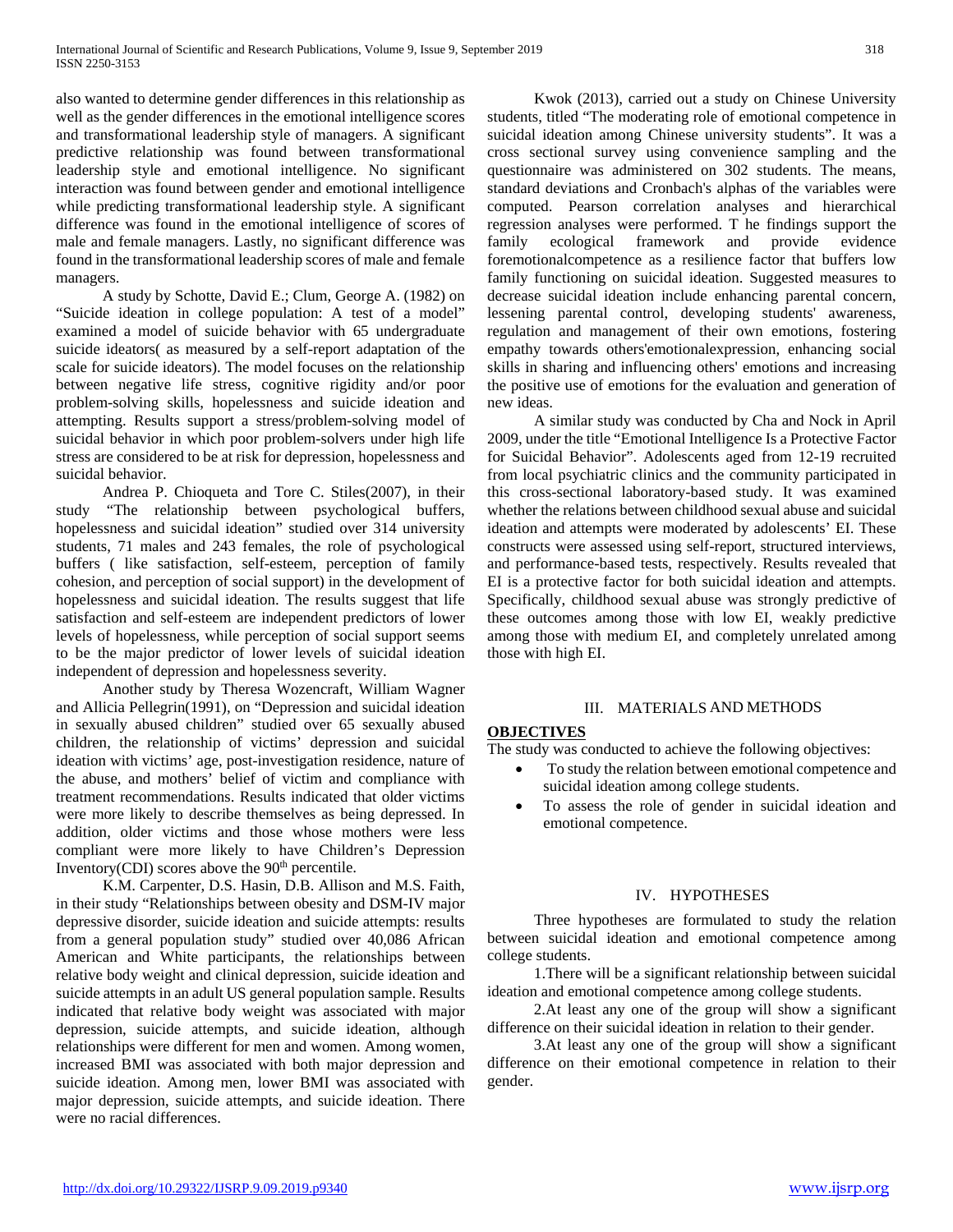#### V. SAMPLE

 The sample consisted of 180 participants out of which 90 were males and 90 were females. For the study, college students of the age group 18 to 26 were considered as sample and it was collected on the basis of inclusion and exclusion criteria from various colleges in Kollam, Kerala by Random sampling method.

# VI. TOOLS

 The data were collected mainly using 2 psychological measures:

> Suicidal Ideation Scale devised by D.S. Sisodia and V. Bhatnagar

 It is a general measure for suicidal ideation of general age group and uses Likert technique. It consisted of 25 items with five alternative options likewise "Strongly agree, Agree, Undecided, Disagree, Strongly Disagree".

> • Emotional Competence Scale devised by Dr. H. C. Sharma and Dr. R. L. Bhardwaj

 This scale consisted of thirty (30) items , with five alternatives.

#### VII. PROCEDURE

#### **Step 1: Collection of socio-demographic data**

 The socio demographic data like gender, age, type of college, family type and socio-economic status of participants by presenting them with socio demographic data sheet.

#### **Step 2: Assessment of Suicidal Ideation**

 Suicidal ideation was assessed by using Suicidal Ideation Scale by D.S. Sisodia and V. Bhatnagar.

#### **Step 3: Assessment of Emotional Competence**

 Emotional competence of the participants is assessed using Emotional Competence Scale by Dr. H. C. Sharma and Dr. R. L. Bhardwaj.

# VIII. STATISTICAL ANALYSIS

 The relation between suicidal ideation and emotional competence were examined using Karl Pearson Product Moment Correlation analysis. The comparison of suicidal ideation and emotional competence of participants based on their gender was analyzed through independent samples t-test.

#### IX. RESULTS AND DISCUSSION

 The study was conducted to compare the suicidal ideation and emotional competence among college students. The study was conducted on a sample of 180 students (90 males and 90 females) studying in various types of colleges in Kollam district. The suicidal ideation and emotional competence of the students were assessed and compared on the basis of their gender to analyze if there is any possible relationship. Besides this, the study also examined whether there was any relationship between the suicidal ideation and emotional competence of the students.

 The data were collected using sufficiently reliable and valid scales like Suicidal Ideation Scale and Emotional Competence scale. Demographic data were also collected from the participants to control extraneous variables up to an extent.

 The relation between emotional competence and suicidal ideation was determined using Karl-Pearson's coefficient of correlation.The comparison of suicidal ideation and emotional in participants based on their gender was analyzed through independent samples t-test.

 The results obtained are presented and discussed as follows:

# **Table: Relationship between suicidal ideation and emotional competence: Result of Correlational analysis**

| <b>Variables</b>         | <b>Emotional Competence</b> |
|--------------------------|-----------------------------|
| <b>Suicidal Ideation</b> | $-0.35*$                    |

\*Significance level at 0.05

 The relationship between emotional competence and suicidal ideation of the participants was analyzed by Karl Pearson's coefficient of correlation. The correlational analysis revealed a correlation of -0.35. From the data, it is evident that there is significant inverse correlation between suicidal ideation and emotional competence when level of significance is 0.05. Since the coefficient of correlation is a negative value, it implies that emotional competence and suicidal ideation share an inverse correlation. This means if the emotional competence increases, suicidal ideation of a participant shall decrease and vice versa. This was supportive of our assumption that suicidal ideations could be reduced if we could develop emotional competence in individuals.

# **Table: Gender-wise comparison of participants with respect to suicidal ideation: Result of Independent samples t-test**

| <b>Variable</b> | <b>Comparison</b> | M     | <b>SD</b> | t value |
|-----------------|-------------------|-------|-----------|---------|
| Suicidal        | Male              | 61 14 | 20.45     | 1.47    |
| ideation        | Female            | 56.91 | 18.07     |         |

 The suicidal ideation of participants was compared on the basis of their gender through independent samples t-test. The t value obtained was 1.471 at significance level of 0.05. The result reveals no significant difference in suicidal ideation with respect to gender. This suggests that gender does not play a significant role in predicting one's suicidal ideation and thus bothgenders may have equal tendencies for developing suicidal ideations. Studies on suicide rates based on gender often contradict one another (Radhakrishnan & Andrade, 2012) and perhaps such contradictions can be explained by this result.

#### **Table: Gender-wise comparison of participants with respect to emotional competence: Result ofIndependent samples ttest**